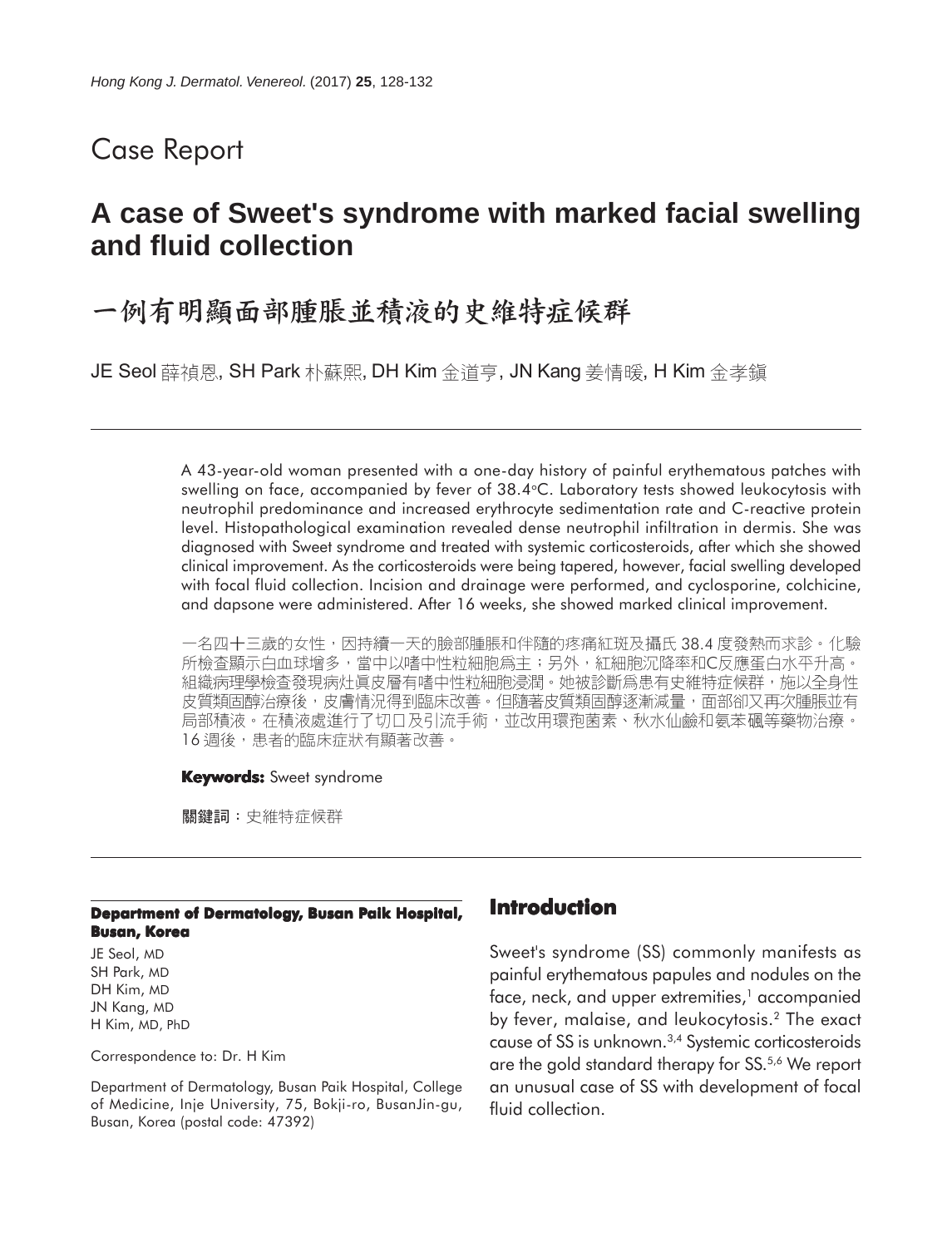### **Case report Case report**

A 43-year-old woman presented with a painful erythematous patch with marked swelling on the face. She also complained of a febrile sensation, malaise, and headache, which began abruptly the day before. She had had a history of upper respiratory infection one week earlier, but there was no history of trauma or medication use.

Physical examination revealed tender erythematous swollen patches on her face, especially on the forehead and both cheeks (Figure 1). Body temperature was 38.4ºC. The laboratory evaluation showed neutrophilia (18,309/mm2), an increased C-reactive protein level (CRP; 28.89 mg/dL) and increased



**Figure 1.** Erythematous swollen patches were shown on the face.

erythrocyte sedimentation rate (ESR; 116 mm/h). Diabetes mellitus was diagnosed incidentally at admission by a routine screening blood test. All other tests were within normal limits, including liver and renal function tests.

Histopathological examination of a forehead specimen showed mild papillary dermal oedema and dense inflammatory cell infiltration, consisting mainly of neutrophils and histiocytes (Figure 2).

Based on the clinical, laboratory, and histopathological findings, we made a provisional diagnosis of SS, ruling out cellulitis. Methylprednisolone 16 mg/day, dexamethasone 10 mg/day, and cefazodone 2 g/day were administered together at first. Gram staining and tissue cultures performed to exclude infectious causes were negative. Therefore, infectious causes were excluded and cefazodone was stopped on the fifth day. Both the clinical features and laboratory parameters improved (neutrophils 6,347/mm2, CRP level 3.63 mg/dL). The patient was discharged seven days after admission on a decreased dose of systemic corticosteroid (methylprednisolone 4 mg/day) (Figure 3).

However, two weeks after discharge from our hospital, the skin lesions worsened, especially on the forehead (Figure 4a). The methylprednisolone dose was increased to 16 mg/day, and cyclosporine 200 mg/day was added, but there was no clinical improvement (Figures 4b & 4c). Ultrasonography showed diffuse fluid collections in her forehead. Yellowish mucoid fluid was drained from these lesions on four occasions. Gram staining and fluid cultures were negative, and cytological analysis revealed increased neutrophils (>30/mm2). Colchicine 1.2 mg/day and dapsone 50 mg/day were added. After 10 weeks of treatment, the skin lesions had improved markedly (Figure 4d). Maintenance treatment with colchicine 0.6 mg/day and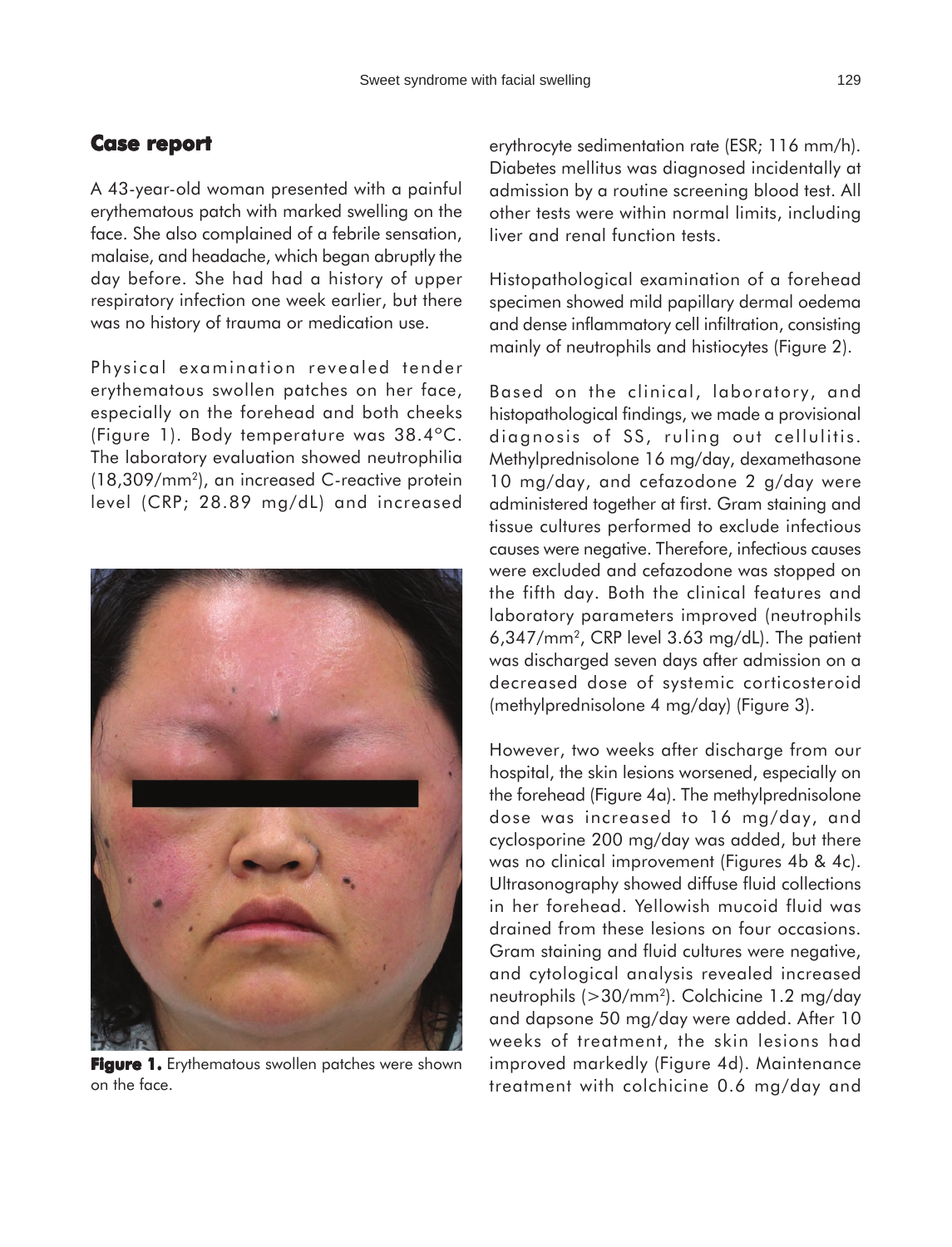

**Figure 2. 2.** (a) Histopathological examination revealed mild papillary dermal oedema and dense inflammatory cells infiltration (H&E, x100). (b) High-powered view of specimen showed inflammatory cells mainly consisted of neutrophils and histiocytes (H&E, x400). (c) Myeloperoxidase staining showed positive result (MPO, x100).

dapsone 50 mg/day was given for three months, and there was marked improvement by the end of treatment (Figure 4e).

### **Discussion**

Sweet's syndrome, also known as acute febrile neutrophilic dermatosis, is characterised by painful skin lesions, pyrexia, neutrophilia, elevated acute phase reactants, and a rapid response to corticosteroids.2 The exact cause of SS is unclear, but infections, autoimmune diseases, malignant diseases and drugs are thought to be associated with SS.<sup>7</sup> It has been suggested that circulating antibodies, cytokines, and immune complexes contribute to its pathogenesis.<sup>7</sup> Underlying malignancy, especially haematological malignancy, should be ruled out in cases of SS with severe manifestations.<sup>7</sup> Our patient had severe skin lesions, marked facial swelling, and



**Figure 3. Figure 3.** Skin lesions improved after one week of systemic corticosteroid treatment.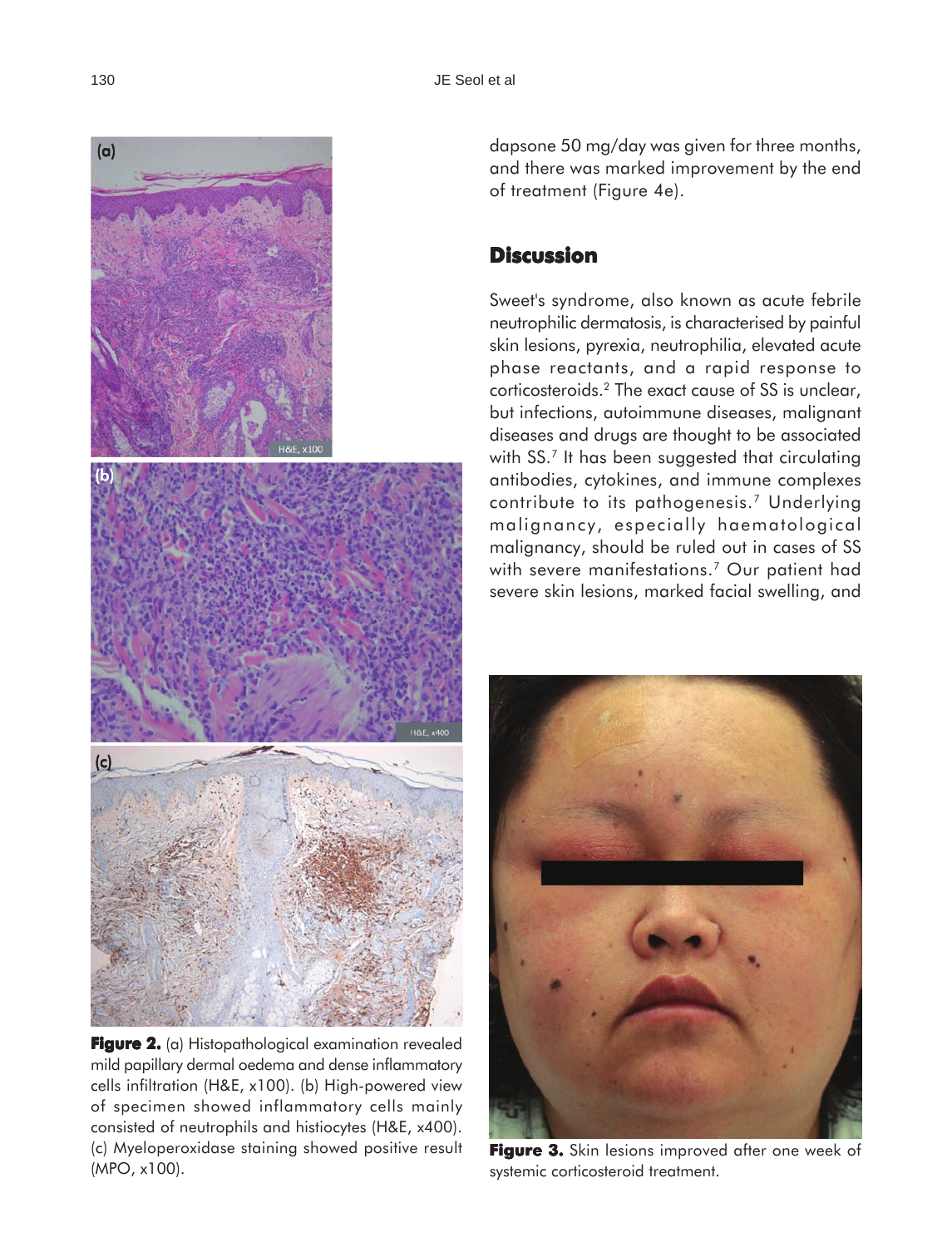focal fluid collection on the forehead, but there was no evidence of haematological malignancy on laboratory evaluation.

There are two major and four minor criteria for SS.8 The major criteria are: (1) sudden onset of painful erythematous plaques or nodules, (2) dermal oedema and neutrophilic infiltration of the dermis without signs of vasculitis histopathologically.8 The four minor criteria are (1) associated underlying disease (upper respiratory tract or gastrointestinal infection, autoimmune disorder, visceral or haematological malignancy or pregnancy, (2) fever (>38ºC), (3) abnormal laboratory findings initially (ESR >20 mm/h, positive CRP, leukocytosis >8000, neutrophils >70%), and (4) an immediate response to systemic therapy with corticosteroids or potassium iodide.<sup>8</sup> Both major criteria and at least two minor criteria should be met to diagnose SS.<sup>8</sup> Our patient had skin lesions consisting of warm, erythematous, swollen patches and focal fluid collection resembling cellulitis, but the histopathological findings that were consistent with SS, and all of the minor criteria were met. In addition, tissue and fluid cultures revealed no evidence of infection.

First-line treatment of SS includes systemic corticosteroids, potassium iodide, and colchicine. Of these, corticosteroids are the main treatment and are often administered at a dose of 1 mg/ kg/day prednisone and tapered to 10 mg/day within four to six weeks.<sup>9</sup> Second-line systemic treatment includes indomethacin, clofazimine, cyclosporine, and dapsone. All of these agents can be used as monotherapy or combination therapy either as the first-line therapy or after failure of first-line therapy.<sup>9</sup> Our patient responded rapidly to systemic corticosteroid therapy. However, the early tapering of the systemic corticosteroids due to the incidental diagnosis of diabetic mellitus might have contributed to the worsening of the skin lesions and severe inflammation might have resulted in the focal neutrophil-rich fluid collection.

Several cases of SS with atypical clinical features, such as cellulitis-like lesion, zoster-like lesion, rapidly expanded erythematous lesion with haemorrhage, and multiple tense pustules and abscess lesion, have been reported, 10-12 but SS manifesting as swollen erythematous patches and subsequent focal fluid collection has not been reported. Here, we reported a case of SS with unusual clinical features.



**Figure 4.** (a) Skin lesions aggravated, especially in forehead, two weeks after discharge. (b,c) Exacerbation of skin lesions with focal fluid collection on the forehead despite an increased dose of systemic corticosteroid and addition of cyclosporin. (d) Skin lesions significantly improved with administration of dapsone, colchicine and fluid drainage on four occasions. (e) After three months of maintenance treatment with dapsone and colchicine, skin lesions resolved completely.